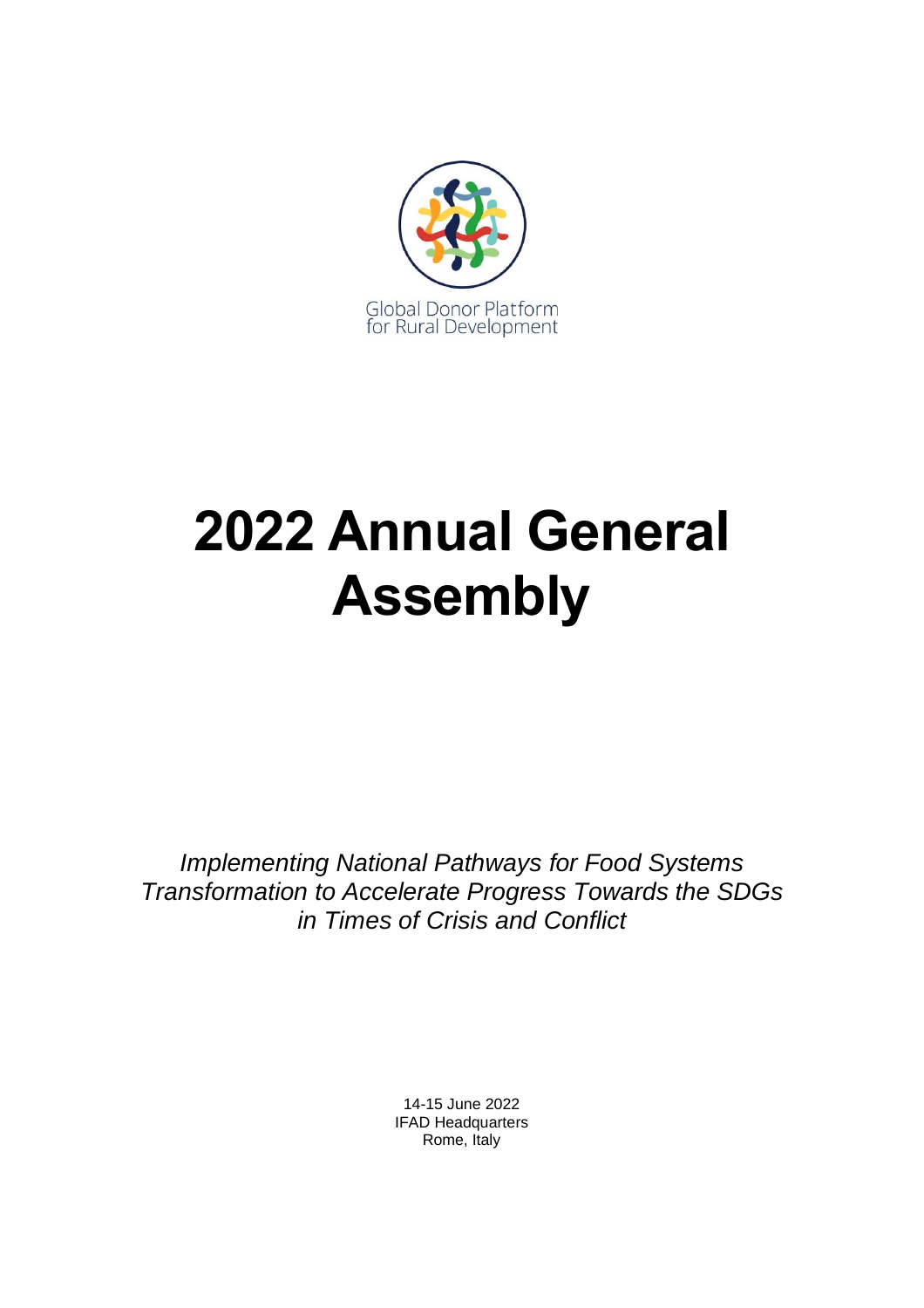

## **I. Background**

The Global Donor Platform for Rural Development (GDPRD, or "the Platform") is a network of 40 bilateral and multilateral donors, international financial institutions and foundations that share a common vision on the role of agriculture and rural development in reducing global poverty and combating hunger and malnutrition. The Platform is committed to achieving increased and more effective aid for agriculture and rural development through evidence-based advocacy and knowledge sharing.

Every year, the Platform holds its Annual General Assembly (AGA), an event that provides Platform members, partners and invited guests with an open space to debate emerging topics in agriculture and rural development (ARD). AGA participants benefit from the core services of the Donor Platform: knowledge sharing, strategic influencing, and networking on key development issues and strategic directions that affect lives in rural spaces. AGAs are organized around specific themes. Past examples include the 2018 AGA on "Empowering the new generation in the rural space" and the 2017 edition on "Agenda 2030 put into practice: what future for rural development". Due to the COVID-19 pandemic, 2020 was a particular edition, held virtually and focusing primarily on shaping the Platform's contribution to the food systems agenda, in preparation for the 2021 United Nations Food Systems Summit (FSS).

Given that COVID restrictions have become slightly less stringent this year, the Board Members of the GDPRD have decided to hold a hybrid AGA in 2022. It will take place over two days, between 14 and 15 June 2022, under the theme "Implementing National Pathways for Food Systems Transformation to Accelerate Progress Towards the SDGs in Times of Crisis and Conflict".

The AGA sessions will focus on how donor coordination and alignment can be targeted to supporting food systems transformation and the achievement of the SDGs, in a context where agricultural value chains and food production are being severely hampered globally by climate change, the COVID pandemic, increased cost of inputs, and several conflicts, including the recent war in Ukraine.

## **II. Rationale for selecting the 2022 AGA theme**

Global donors have a critical role in leveraging change in agriculture, rural development and food systems, through the investments they make, the innovations they support and the international collaboration they enable. The achievement of the SDGs requires donors to adopt holistic and integrated programming, and work with partners to facilitate systemic change. It also requires donors to support better policy coherence across sectors in their partner countries.

The United Nations Food Systems Summit (FSS) held in 2021 demonstrated the critical importance of donor coordination for driving the changes necessary to make food systems more resilient. Coordination was critical during the past two years of the pandemic, but with the ongoing crisis in Ukraine, it is even more clear now that crises will continue for the foreseeable future, with massive impacts on rural development and food systems. Improving resilience in food systems is therefore essential for the health and security of people across the globe. **In both the short- and long-term, global donors can use their catalytic and leveraging potential to effectively support food systems transformation and resilience**.

The current crises highlight even more **why** food systems transformation is necessary and the need for improved resilience more evident. There is growing acknowledgement of **what** is necessary to achieve healthy diets, zero hunger, decent earnings for all food system actors, the preservation of biodiversity and ecosystems, and climate adaptation and mitigation.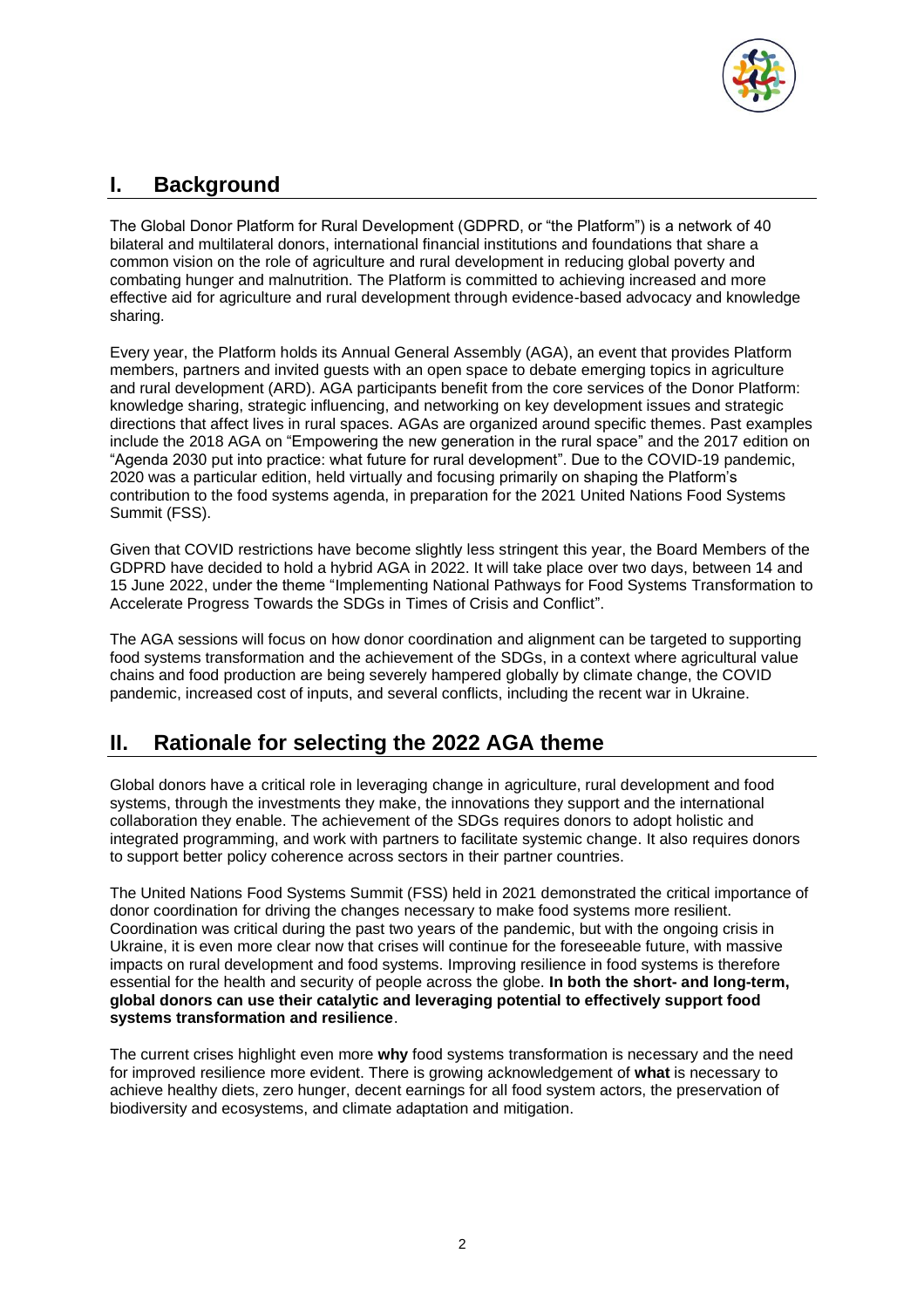

The Ceres2030 report<sup>1</sup>, released in 2020, has provided an analysis of the scale of funding needed to realize the Zero Hunger target set in SDG2. Food systems transformation will be key to tackling rural poverty and inequality. Support for small-scale agriculture, family farming, decent employment and small and medium-sized enterprise development in sustainable food value chains needs to be solidly strengthened, while also fostering social protection mechanisms.

The GDPRD is working with the donor community and other key actors to help facilitate coordination and investments across an integrated set of pathways for action. For instance, support for food systems coalitions, national pathways and other initiatives that have emerged from the 2021 FSS process is crucial, with a focus on how these initiatives can accelerate and scale up change at local and national levels.

The 2022 AGA will take the FSS outcomes into account, contextualizing the need to accelerate progress on the SDGs - and in particular SDG2 – through the strengthening of national pathways.

To help chart a forward agenda, the AGA will also build on the GDPRD's inputs to the FSS process:

- The recent stocktaking report on "Donor Contributions to Food Systems"<sup>2</sup> and the "Declaration of Intent on Food Systems Transformation"<sup>3</sup>, both launched by the GDPRD in September 2021, recognize that food systems transformation cannot be realized through isolated sectoral oriented approaches. A food systems approach requires the articulation and integration of relevant sector policies at different scales of action. It requires donors to support better policy coherence across sectors in their partner countries.
- The white paper on "Transforming Food Systems: Directions for Enhancing the Catalytic Role of Donors" 4 , released in April 2022, provides global donors with a menu of options to transform food systems, to make them more resilient and sustainable, exploring the **how** in transforming food systems through the lens of donors.

**The work of food systems transformation is extremely context-specific, with no one-size-fits-all solutions. National pathways are therefore an essential piece of the food systems puzzle, and donor coordination should go beyond global hubs, with focus on strong harmonization at national and subnational levels, since pathways for change will need to be nationally developed, cross-sectoral, inclusive, and locally owned**. These efforts will require support through strong and coordinated national, regional and global policy and funding initiatives, taking into account already existing international sectoral coordination, and in collaboration with the United Nations Romebased Agencies and UN resident coordinators.

All these issues come together at the national level, requiring more integrated and holistic approaches by both governments and donors.

## **III. AGA objectives**

The 2022 AGA will be designed as GDPRD's continued contribution to the international debate on food systems, including as a follow up to the FSS in September 2021, but also in the broader context of 2030 Agenda for sustainable development and the outcomes of the Climate Change COP26 in Glasgow.

<sup>1</sup> Laborde, D., Parent, M., and Smaller, C. 2020. Ending Hunger, Increasing Incomes, and Protecting the Climate: What would it cost donors? Ceres2030 (Winnipeg: International Institute for Sustainable Development; Washington, D.C.: IFPRI).

<sup>2</sup> [https://www.donorplatform.org/publications-about-us-detail/gdprd-stocktaking-report-for-the-un-food-systems](https://www.donorplatform.org/publications-about-us-detail/gdprd-stocktaking-report-for-the-un-food-systems-summit.html?file=files/content/Media/About_Us/Publications/Platform-Stocktaking-Report/GDPRD_Stocktaking-Report.pdf)[summit.html?file=files/content/Media/About\\_Us/Publications/Platform-Stocktaking-Report/GDPRD\\_Stocktaking-Report.pdf.](https://www.donorplatform.org/publications-about-us-detail/gdprd-stocktaking-report-for-the-un-food-systems-summit.html?file=files/content/Media/About_Us/Publications/Platform-Stocktaking-Report/GDPRD_Stocktaking-Report.pdf) 

<sup>3</sup> [https://www.donorplatform.org/news-about-us/declaration-of-intent-by-the-global-donor-platform-on-food-systems](https://www.donorplatform.org/news-about-us/declaration-of-intent-by-the-global-donor-platform-on-food-systems-transformation.html?file=files/content/Media/About_Us/Publications/Platform-Stocktaking-Report/GDPRD_FSS_Declaration-of-Intent.pdf)[transformation.html?file=files/content/Media/About\\_Us/Publications/Platform-Stocktaking-Report/GDPRD\\_FSS\\_Declaration-of-](https://www.donorplatform.org/news-about-us/declaration-of-intent-by-the-global-donor-platform-on-food-systems-transformation.html?file=files/content/Media/About_Us/Publications/Platform-Stocktaking-Report/GDPRD_FSS_Declaration-of-Intent.pdf)[Intent.pdf.](https://www.donorplatform.org/news-about-us/declaration-of-intent-by-the-global-donor-platform-on-food-systems-transformation.html?file=files/content/Media/About_Us/Publications/Platform-Stocktaking-Report/GDPRD_FSS_Declaration-of-Intent.pdf)

<sup>4</sup> [https://www.donorplatform.org/publications-about-us-detail/white-paper.html.](https://www.donorplatform.org/publications-about-us-detail/white-paper.html)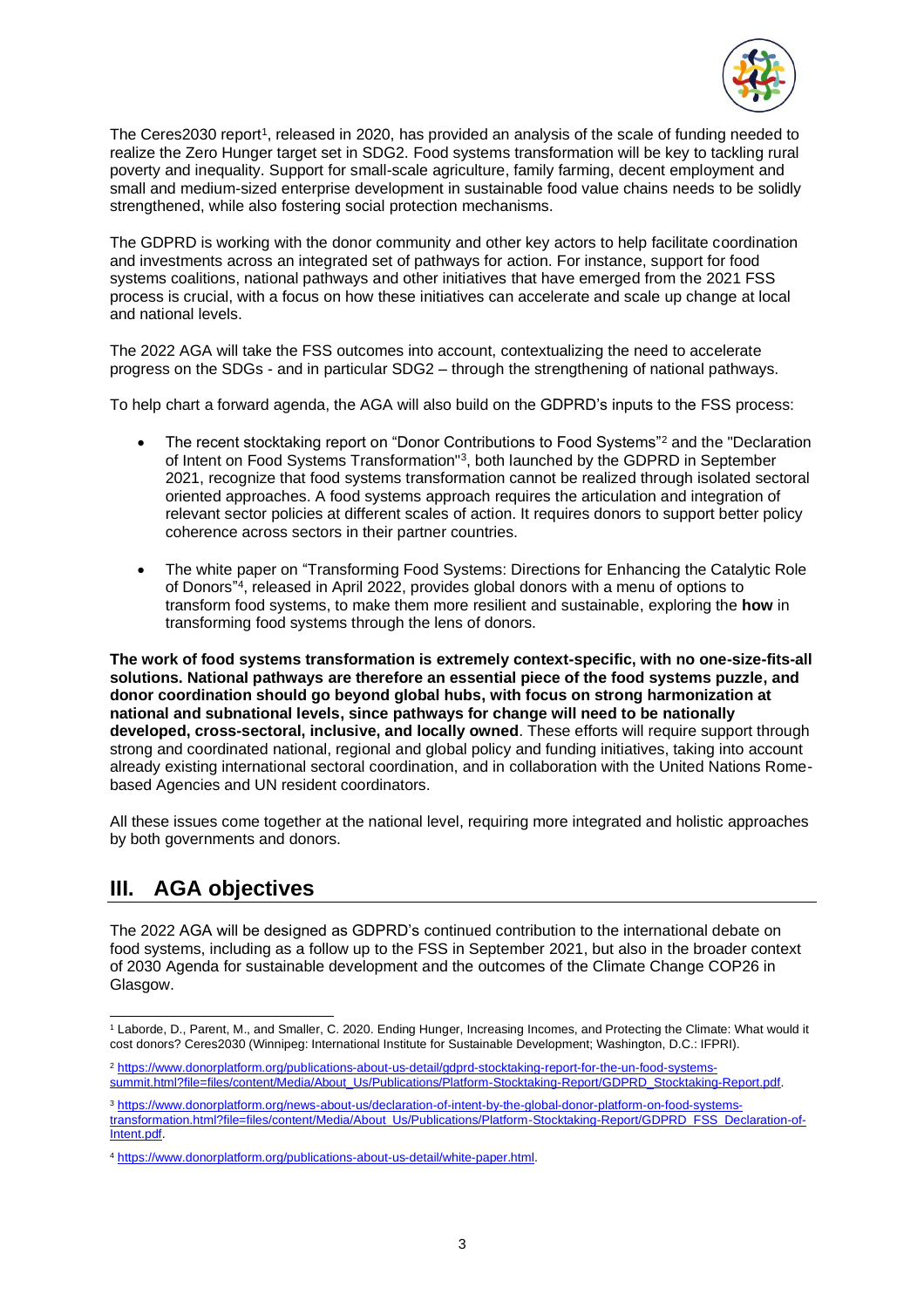

The **objectives** of the 2022 AGA are to:

- (i) Discuss and reflect on how donors can best support national-level food systems transformation to help achieve the SDGs and strengthen resilient food systems, particularly in this period of multiple crises.
- (ii) To explore the role of improved data systems, mobilization of finance, and continued attention for land tenure and rural youth employment in helping scale up and accelerate national progress towards the SDGs.

### **IV. Organizational arrangements**

#### **Date and venue**

The 2022 AGA will be held over two days, **on 14-15 June 2022, at the IFAD Headquarters in Rome, Italy.**

#### **Participants/Audience**

Participants will be invited to a hybrid event, allowing for in-presence participation at IFAD HQ as well as virtual attendance on Zoom. Members of the Platform, its Board and representatives from GDPRD's Thematic Working Groups, as well as other key partners will be invited to attend in-person.

Participants will include representatives from all geographic regions, including governments, international organizations, agribusiness companies, academic and research organizations, think tanks, NGOs, civil society, farmers' organizations and others. Special attention will be given to the representatives of rural youth organizations.

#### **Conference organizers and core partners**

The GDPRD Secretariat will organize the AGA under the leadership of the Platform Board, contributing to the event's design and organization. This includes mobilizing participants and speakers, reviewing background documents to facilitate dialogue at the event, identifying authoritative individuals as possible speakers and panellists, and various other contributions.

The event will also provide an opportunity for Thematic Working Groups (TWGs) to design specific sessions around their theme/topic, to ensure that their work is considered in the AGA proceedings.

## **V. Format**

The AGA will be a hybrid event with participation both in-person and online. There will be a blend of high-level plenary sessions and technical panel discussions, along with special breakout working sessions. This format will maximize opportunities for dialogue and participation.

## **VI. Communications**

A communication plan will be developed for the AGA by the GDPRD Secretariat in cooperation with the Communications divisions/departments of the Board members and other partners, as appropriate. An event page and selected video recordings of the AGA will also be available on the GDPRD website.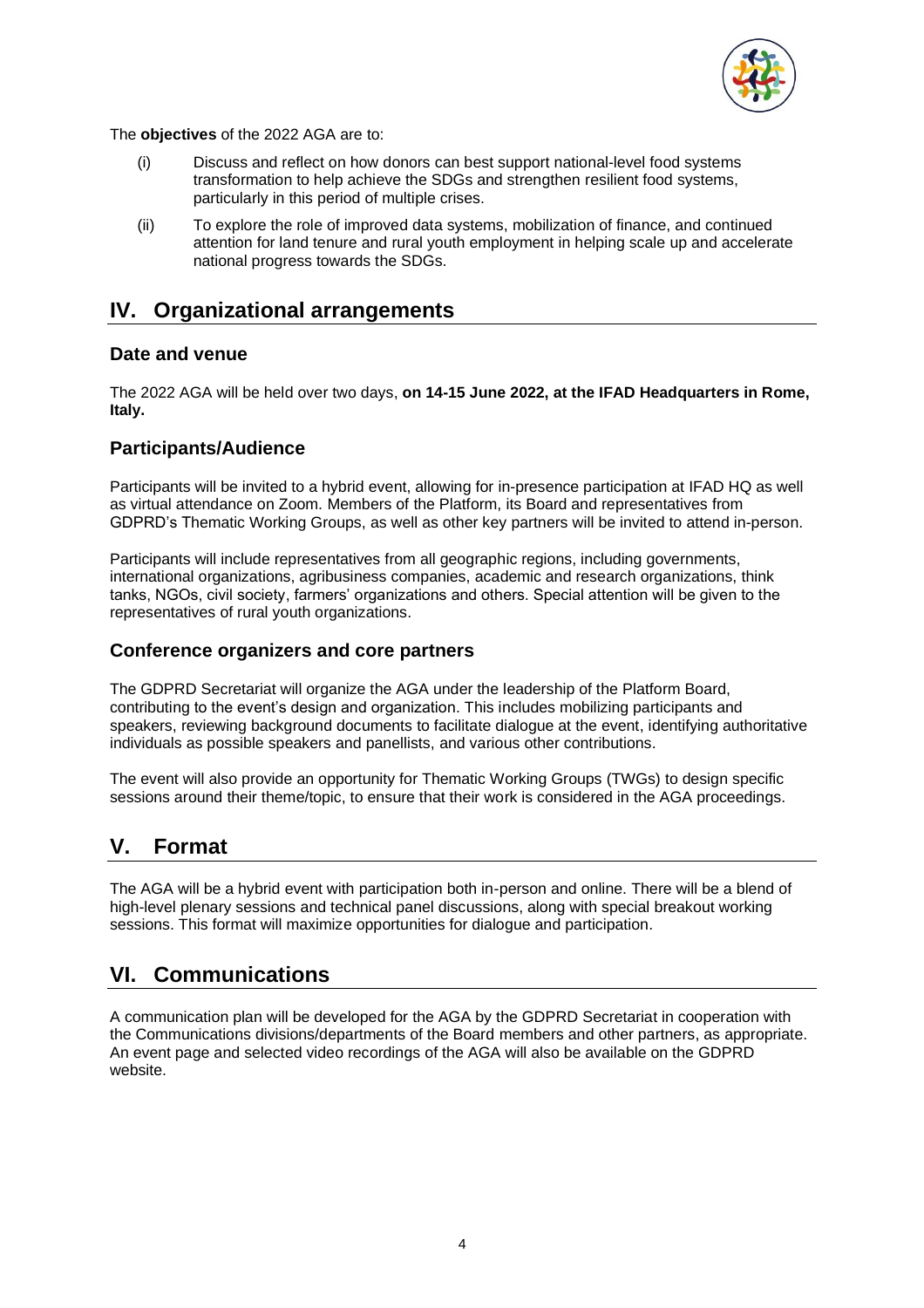

## **VII. Provisional agenda**

| DAY 1 - Tuesday 14 June 2022 |                                                                                                                                                                                           |  |
|------------------------------|-------------------------------------------------------------------------------------------------------------------------------------------------------------------------------------------|--|
| <b>Time</b>                  | <b>Item</b>                                                                                                                                                                               |  |
| $08:30 - 09:10$              | <b>Welcome coffee</b>                                                                                                                                                                     |  |
| $09:10 - 09:30$              | <b>OPENING SESSION</b>                                                                                                                                                                    |  |
|                              | 10'<br>Opening Remarks from the GDPRD Co-Chairs                                                                                                                                           |  |
|                              | 10'<br>Remarks by the GDPRD Secretariat                                                                                                                                                   |  |
| $09:30 - 12:45$              | <b>OVERARCHING THEME</b><br>SUPPORTING NATIONAL FOOD SYSTEMS TRANSFORMATION<br><b>PATHWAYS:</b> Enhancing donor effectiveness and coordination at the country<br>level in times of crises |  |
|                              | $5^{\prime}$<br>Opening by Moderator<br>35'<br>Keynotes<br><b>Panel Discussion</b><br>60'<br>30'<br>Coffee break<br>65'<br>Country examples break out groups                              |  |
| $12:45 - 14:00$              | LUNCH, hosted by the Platform Secretariat                                                                                                                                                 |  |
| $14:00 - 15:15$              | Highlight messages from countries<br>Plenary discussion and panel responses                                                                                                               |  |
| $15:15 - 15:30$              | <b>Coffee break</b>                                                                                                                                                                       |  |
| $15:30 - 17:00$              | OPTIMIZING THE USE OF DATA IN DECISION-MAKING                                                                                                                                             |  |
|                              | 10'<br>Opening by Moderator<br>10'<br>Keynote<br>25'<br>Updates on data initiatives 4*5 minutes<br>40'<br>Panel-led plenary discussion                                                    |  |
|                              | 5'<br>Conclusion and Wrap-Up                                                                                                                                                              |  |

| DAY 2 – Wednesday 15 June 2022 |                                                                                                                                                   |  |
|--------------------------------|---------------------------------------------------------------------------------------------------------------------------------------------------|--|
| <b>Time</b>                    | <b>Item</b>                                                                                                                                       |  |
| $08:30 - 09:00$                | Welcome coffee                                                                                                                                    |  |
| $09:00 - 09:10$                | <b>OPENING OF DAY 2 AND SUMMARY OF DAY 1</b>                                                                                                      |  |
| $09:10 - 10:40$                | RESPONSIBLE LAND-BASED INVESTING AS A STRATEGY TO MITIGATE<br>THE HARMS OF A NEW FOOD CRISIS<br>Session by the Global Donor Working Group on Land |  |
|                                | 5'<br>Opening by Moderator<br>60"<br>Interactive Presentations Session<br>25"<br>Q&A, Closing and Wrap-up                                         |  |
| $10:40 - 11:00$                | Coffee break                                                                                                                                      |  |